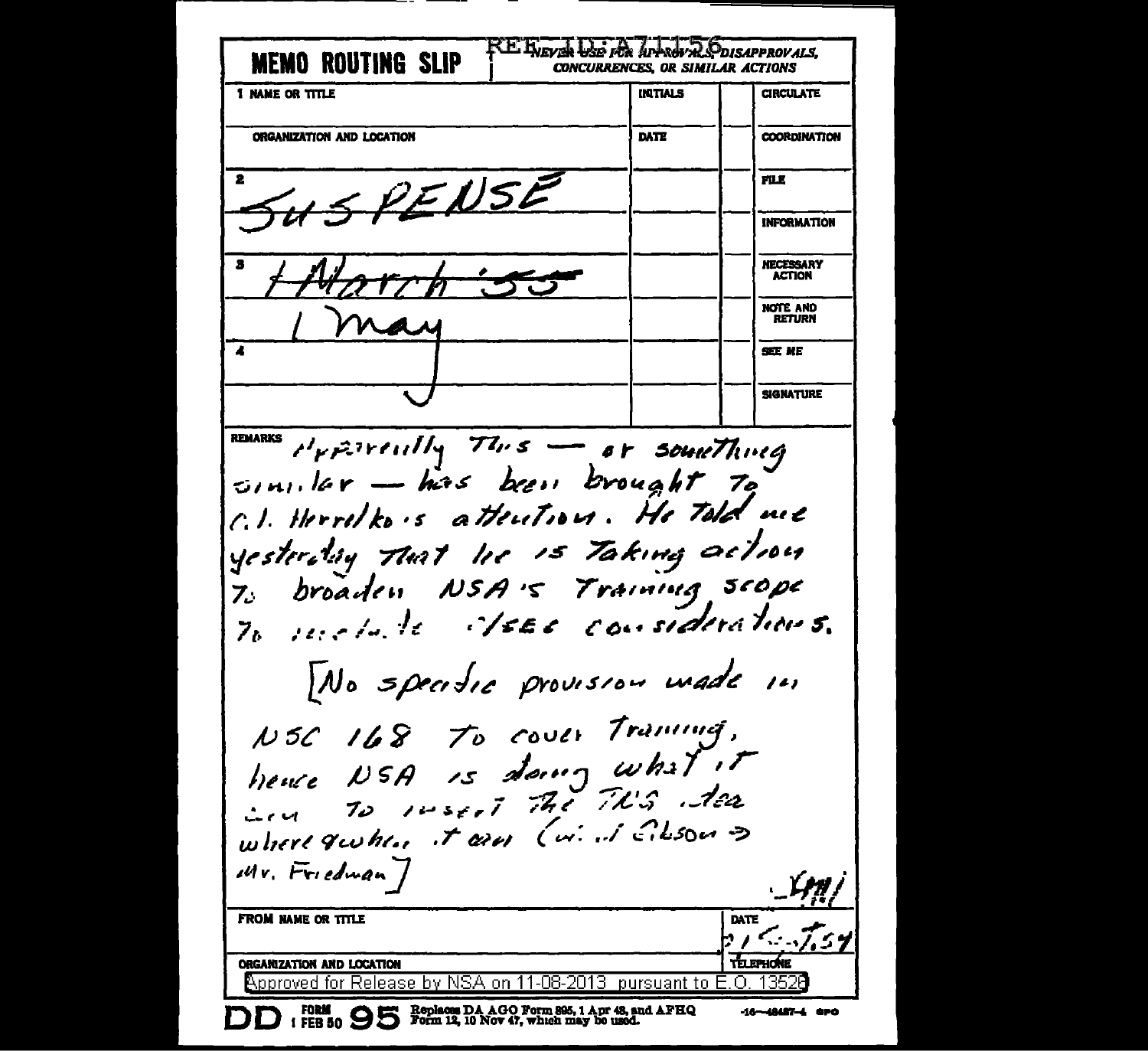$z/$  Sevi $^\prime$ M yapo. Sure we've had no reply. you meglet try to fund out situation by findicious unguing. V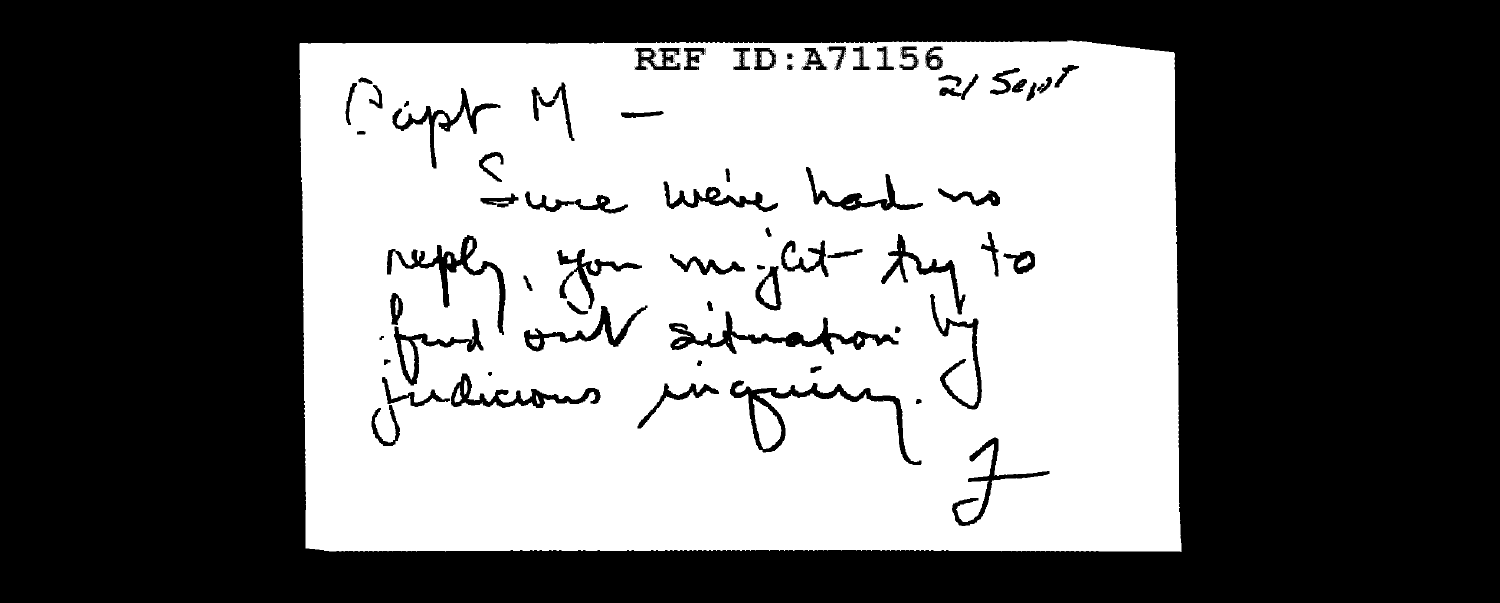| DATE<br>ORGANIZATION AND LOCATION<br>2<br>FILE<br>2<br><b>NECESSARY</b><br><b>ACTION</b><br><b>NOTE AND</b><br><b>RETURN</b><br>4<br><b>SEE ME</b><br>SIGNATURE<br>HEW<br>Jean 10<br>ъ<br>2045EC<br>DATE<br>$\boldsymbol{z}$ | 1 NAME OF TITLE | <u>J</u> | AMP<br>E | <b>INITIALS</b> | MEMO ROUTING SLIP REE NEED USER JE JAKES 65, DISAPPROVALS,<br><b>CIRCULATE</b> |
|------------------------------------------------------------------------------------------------------------------------------------------------------------------------------------------------------------------------------|-----------------|----------|----------|-----------------|--------------------------------------------------------------------------------|
|                                                                                                                                                                                                                              |                 |          |          |                 | <b>COORDINATION</b>                                                            |
|                                                                                                                                                                                                                              |                 |          |          |                 |                                                                                |
|                                                                                                                                                                                                                              |                 |          |          |                 | <b>INFORMATION</b>                                                             |
|                                                                                                                                                                                                                              |                 |          |          |                 |                                                                                |
|                                                                                                                                                                                                                              |                 |          |          |                 |                                                                                |
|                                                                                                                                                                                                                              |                 |          |          |                 |                                                                                |
|                                                                                                                                                                                                                              |                 |          |          |                 |                                                                                |
| FROM NAME OR TITLE                                                                                                                                                                                                           |                 |          |          |                 |                                                                                |
|                                                                                                                                                                                                                              | <b>REMARKS</b>  |          |          |                 |                                                                                |
|                                                                                                                                                                                                                              |                 |          |          |                 |                                                                                |
|                                                                                                                                                                                                                              |                 |          |          |                 |                                                                                |
|                                                                                                                                                                                                                              |                 |          |          |                 |                                                                                |
| ORGANIZATION AND LOCATION                                                                                                                                                                                                    |                 |          |          |                 |                                                                                |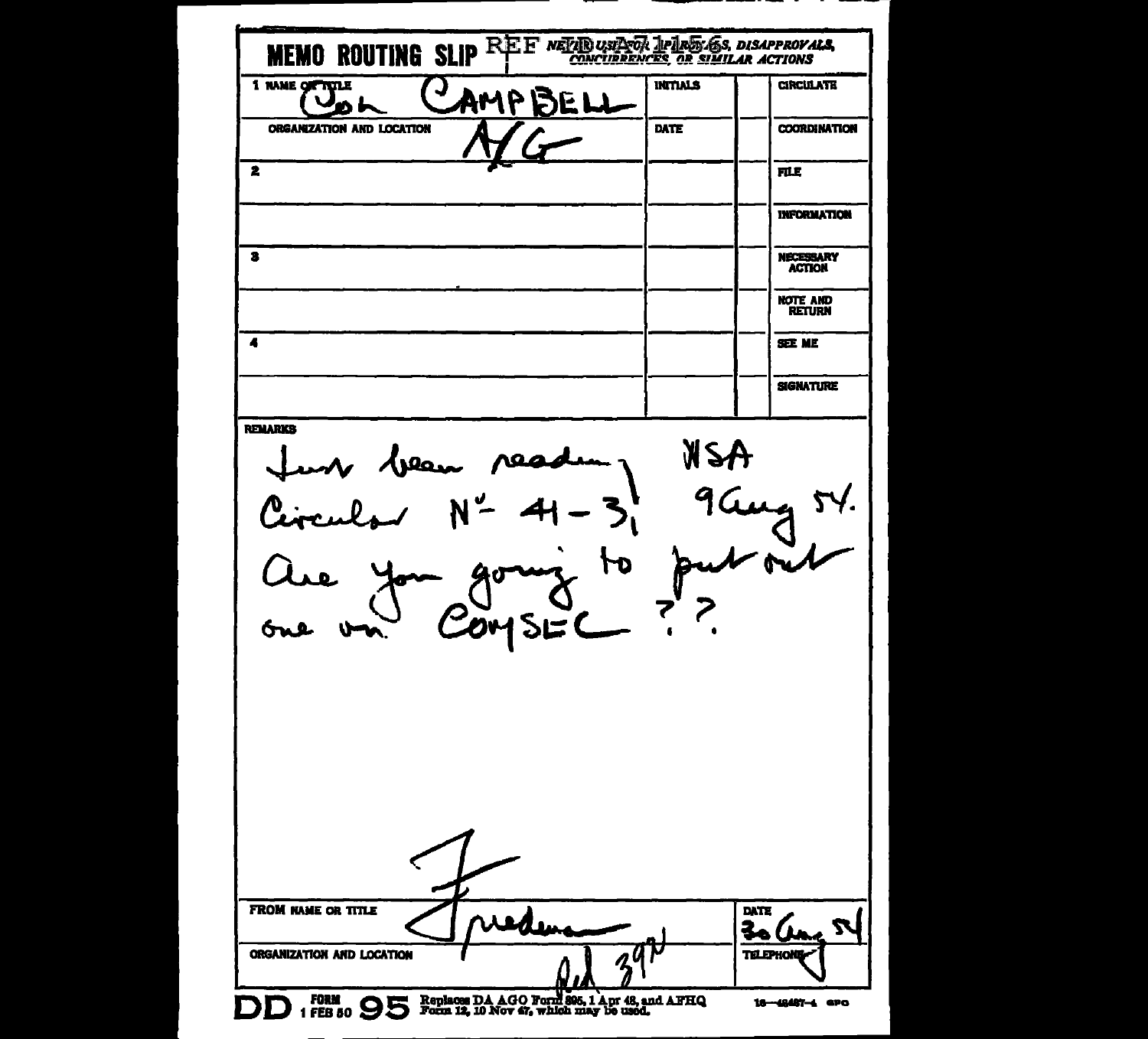| ∙                                                                                                                                                                                                                                                                                                                                                                                                                           | <b>REF ID:A71156</b>                                                                   |                                         |                                        |
|-----------------------------------------------------------------------------------------------------------------------------------------------------------------------------------------------------------------------------------------------------------------------------------------------------------------------------------------------------------------------------------------------------------------------------|----------------------------------------------------------------------------------------|-----------------------------------------|----------------------------------------|
| <b>MEMO ROUTING SLIP</b>                                                                                                                                                                                                                                                                                                                                                                                                    |                                                                                        | <b>CONCURRENCES, OR SIMILAR ACTIONS</b> | NEVER USE FOR APPROVALS, DISAPPROVALS. |
| 1 NAME OR TITLE                                                                                                                                                                                                                                                                                                                                                                                                             |                                                                                        | INITIALS                                | <b>CIRCULATE</b>                       |
| ORGANIZATION AND LOCATION                                                                                                                                                                                                                                                                                                                                                                                                   |                                                                                        | DATE                                    | <b>COORDINATION</b>                    |
| 2                                                                                                                                                                                                                                                                                                                                                                                                                           |                                                                                        |                                         | FILE                                   |
|                                                                                                                                                                                                                                                                                                                                                                                                                             |                                                                                        |                                         | INFORMATION                            |
| з                                                                                                                                                                                                                                                                                                                                                                                                                           |                                                                                        |                                         | NECESSARY<br><b>ACTION</b>             |
|                                                                                                                                                                                                                                                                                                                                                                                                                             |                                                                                        |                                         | <b>NOTE AND</b><br><b>RETURN</b>       |
|                                                                                                                                                                                                                                                                                                                                                                                                                             |                                                                                        |                                         | SEE ME                                 |
|                                                                                                                                                                                                                                                                                                                                                                                                                             |                                                                                        |                                         | SIGNATURE                              |
| NSA Regs. & Circulars, There<br>are no corresponding provisions<br>established for comsee<br>training. Does NSA have The<br>cuttority To expend Their<br>Training scope To suchede consec?<br>If not, why not?<br>How can NSA prescribe mentionen<br>training stouterds for Tastical COMINT<br>uperational Training - as apparently<br>included in para. Ia of sect. III<br>FROM NAME OR TITLE<br>ORGANIZATION AND LOCATION |                                                                                        |                                         | DATE<br>TELEPHONE                      |
|                                                                                                                                                                                                                                                                                                                                                                                                                             |                                                                                        |                                         |                                        |
| <b>FORM</b><br>1 FEB 80 - 2                                                                                                                                                                                                                                                                                                                                                                                                 | Replaces DA AGO Form 895, 1 Apr 48, and AFHQ<br>Form 12, 10 Nov 47, which may be used. |                                         | 16-48487-4 GPO                         |

 $\mathbf{r}$